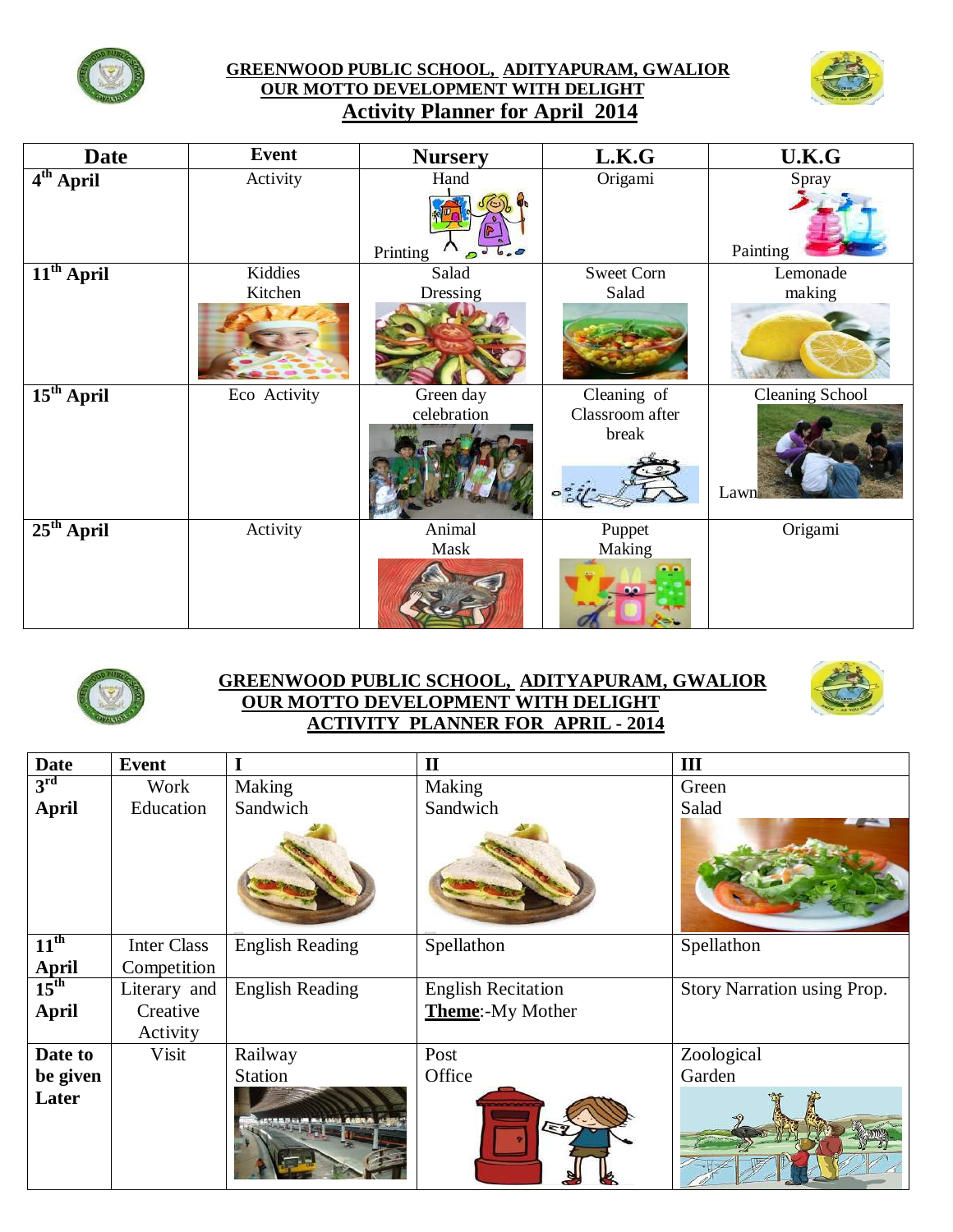

## **GREENWOOD PUBLIC SCHOOL, ADITYAPURAM, GWALIOR OUR MOTTO DEVELOPMENT WITH DELIGHT ACTIVITY PLANNER FOR APRIL - 2014**



| <b>Date</b>  | <b>Event</b>             | IV                             | V                    |
|--------------|--------------------------|--------------------------------|----------------------|
| $4th$ April  | <b>Work Education</b>    | Mango<br>Rever Ferdes<br>Lassi | Carrot/Spinach Juice |
| $11th$ April | <b>Inter Class</b>       | Shloka Uccharan                | Shloka Uccharan      |
|              | Competition              |                                |                      |
| $18th$ April | Literary and             | Spellathon                     | PPT (Wild Life)      |
|              | <b>Creative Activity</b> |                                |                      |
| Date to be   | Visit                    | To the                         | To                   |
| given Later  |                          | museum                         | Dairy                |



## **GREENWOOD PUBLIC SCHOOL, ADITYAPURAM, GWALIOR OUR MOTTO DEVELOPMENT WITH DELIGHT ACTIVITY PLANNER FOR APRIL- 2014**



| <b>Date</b>      | Event                 | VI                       | VII                                                                       | VIII                                  |
|------------------|-----------------------|--------------------------|---------------------------------------------------------------------------|---------------------------------------|
| $5^{\text{th}}$  | <b>Work Education</b> | Girls :- Hand            | Girls :- Hand                                                             | <b>Girls</b> :- Hand Embroidery       |
| April            |                       | Embroidery               | Embroidery                                                                | <b>Boys</b> :- Repair and maintenance |
|                  |                       | <b>Boys</b> : Repair and | <b>Boys:</b> - Repair and                                                 | of household appliances               |
|                  |                       | maintenance of           | maintenance of                                                            |                                       |
|                  |                       | household appliances     | household appliances                                                      |                                       |
| $12^{\text{th}}$ | <b>Inter Class</b>    | Spellathon               | <b>Poster Making Theme</b>                                                | Slogan Writing                        |
| April            |                       |                          | : "Save the girl child"                                                   | Theme:-"Our Earth Our Home"           |
|                  |                       |                          | <b>SAVE</b><br><b>GIRL CHILD</b><br><b>THINK</b><br>a world<br>without us |                                       |
| 19 <sup>th</sup> | Literary and          | Hindi Kavita Vaachan     | <b>Creative Writing</b>                                                   | Poetry Composition Theme:             |
| <b>April</b>     | Creative              | Theme:-प्रकृति का सन्देश | <b>Topic:-If I could invent</b>                                           | Nature                                |
|                  | Activity              |                          | a new animal what kind                                                    |                                       |
|                  |                       |                          | of animal would I make                                                    |                                       |
|                  |                       |                          | (i.e sounds, diet, where                                                  |                                       |
|                  |                       |                          | the animal lives $etc$ ?                                                  |                                       |